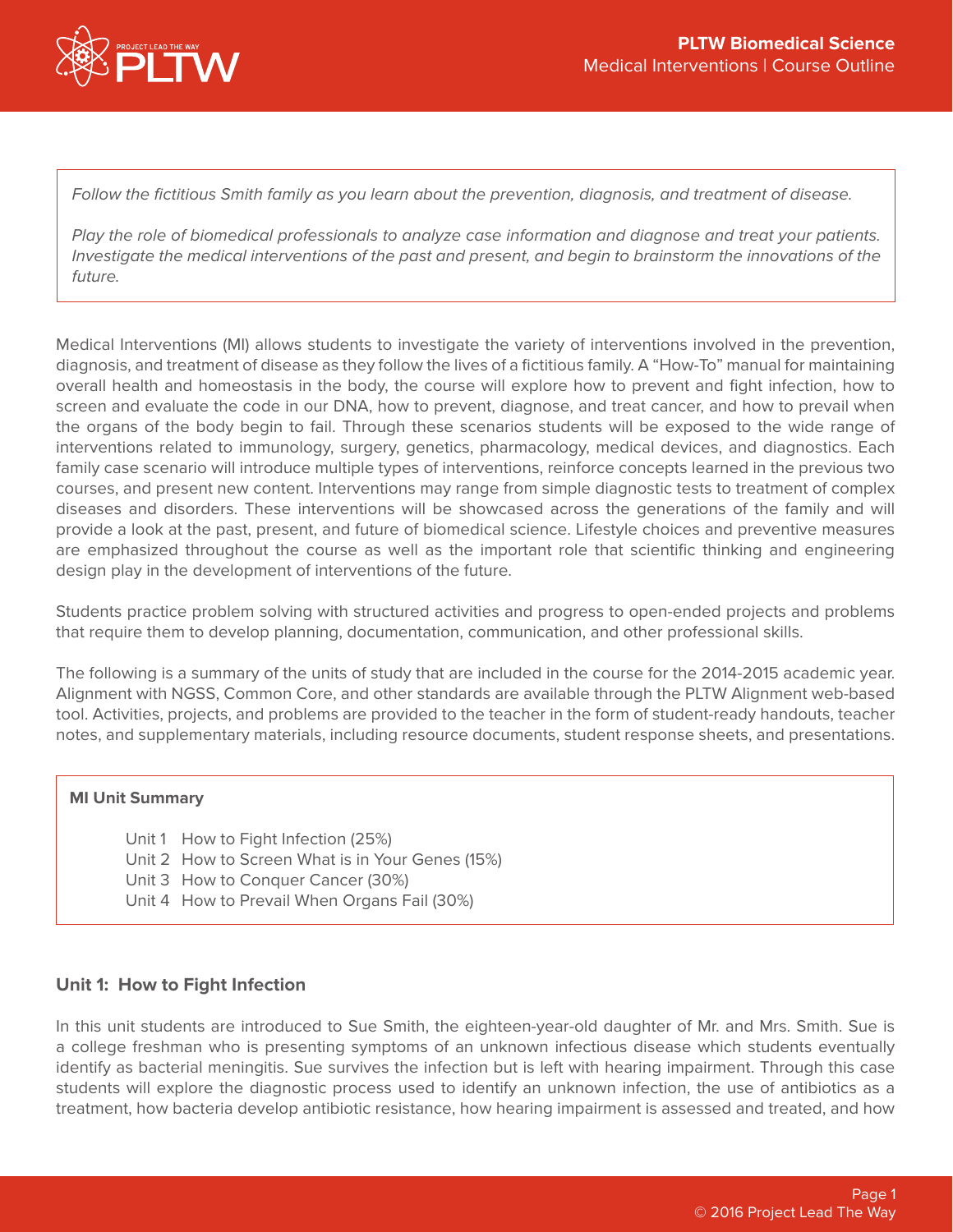

vaccinations are developed and used to prevent infection.

## **How to Fight Infection Lesson Summary**

| Lesson 1.1 | The Mystery Infection        |
|------------|------------------------------|
| Lesson 1.2 | Antibiotic Treatment         |
| Lesson 1.3 | The Aftermath - Hearing Loss |
| Lesson 1.4 | Vaccination                  |

#### **Lesson 1.1 The Mystery Infection**

The goal of this lesson is to expose students to interventions involved in detecting, fighting, and preventing an infectious disease as they investigate a potential outbreak at a fictitious college. Sue Smith, a freshman, thinks she just has a cold, but further investigation will reveal something far more serious. Students will use various techniques and technologies to diagnose Sue and determine the source of the disease on campus. They will analyze clues found in the history and physical of each possible patient, identify pathogens present in body fluids through DNA sequence analysis, and test for the infectious agent using the antibody-based Enzyme-linked Immunosorbant Assay (ELISA). Students will be introduced to the field of bioinformatics as they explore genetic databases to identify known gene sequences. At the conclusion of the investigation, students will outline a plan to stop a potential outbreak on campus and discuss interventions such as antibiotic therapy and vaccination, two topics to be explored in greater detail in the subsequent lessons.

#### **Lesson 1.2 Antibiotic Treatment**

In this lesson students will review bacterial structure and investigate the mechanisms by which DNA from one bacterial cell is transferred to another. Students then explore various types of antibiotics and their mode of action against the bacteria they target. They suggest an antibiotic treatment for Sue Smith, as she was diagnosed with a bacterial infection in the previous lesson. Finally, students look at the propagation of antibiotic resistant bacteria and how the misuse of antibiotics plays a role in the development of antibiotic resistant bacteria.

#### **Lesson 1.3 The Aftermath – Hearing Loss**

The goal of this lesson is to introduce students to the auditory system. Students will investigate the physics of sound, learn how hearing works, and conduct a variety of hearing assessments. Students will be assigned a patient with a specific type of hearing loss. Using the assigned patient case study, students will explore how damage to the outer, middle, and/or inner ear results in hearing loss. Students will learn how to interpret audiograms and match up their patient case study with the corresponding audiogram. Students will then use what they have learned to make a recommendation as to what intervention is the most appropriate for the patient case study. Finally, students will investigate the science behind cochlear implants and debate the use of this medical intervention.

#### **Lesson 1.4 Vaccination**

The goal of this lesson is for students to explore infectious disease prevention and the development of vaccinations. Students will discuss the impact vaccination has had on public health over the years and interpret how vaccines have altered disease trends. Students will review how vaccines work in the body and relate this mechanism to the workings of the human immune system. Students will explore the techniques scientists use to produce vaccines. They will delve deeper into the science of recombinant DNA technology and learn how genetic engineering can be used to manufacture viable vaccines. Students will engineer a paper plasmid to produce a viral protein that can be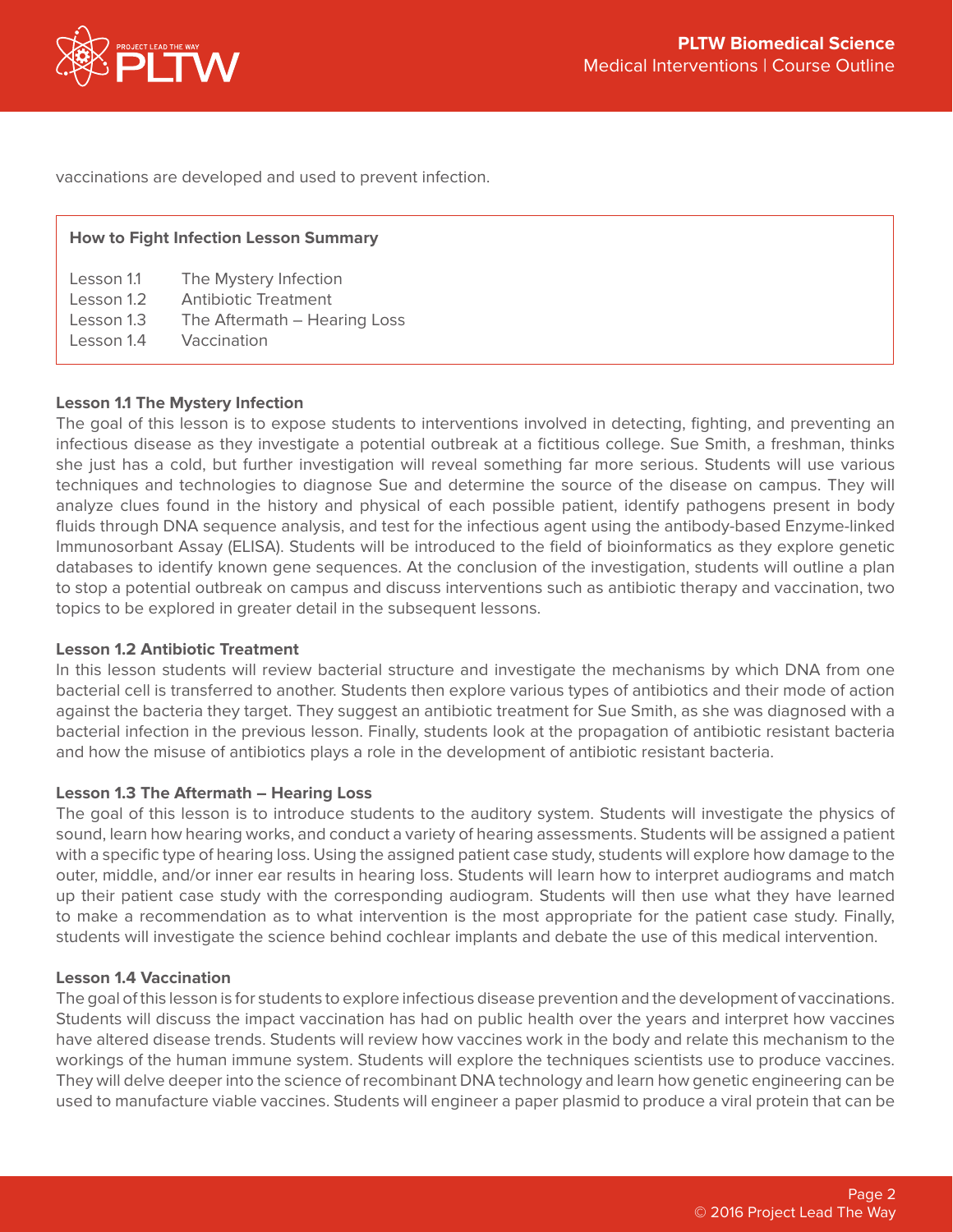used as a vaccine. Finally, students will explore the career field of epidemiology. Working as epidemiologists, they will brainstorm steps and questions needed to deal with a potential outbreak, analyze data to gather evidence, design epidemiologic studies, and design and implement prevention and treatment strategies.

# **Unit 2: How to Screen What is in Your Genes**

In this unit students are introduced to Mr. and Mrs. Smith, Sue's parents. Mr. and Mrs. Smith are very excited to find out they are expecting a new baby. Because the couple is in their early 40s, the doctor has suggested genetic screening and testing. Through this case students will explore how to screen and evaluate the code in our DNA, the value of good prenatal care, and the future of genetic technology.

# **How to Screen What is in Your Genes Lesson Summary**

- Lesson 2.1 Genetic Testing and Screening
- Lesson 2.2 Our Genetic Future
- Lesson 2.1 Genetic Testing and Screening

The goal of this lesson is for students to examine the available types of genetic testing and screening and discuss ethical implications of these tests. Assuming the role of genetic counselors, students will analyze a patient case concerning issues of genetic testing and provide appropriate recommendations. Next, students will explore molecular techniques necessary to complete a genetic test. They will use the tools of molecular biology to extract their own DNA, amplify a part of the gene for bitter-tasting ability, identify their own gene sequence by restriction digest, and view their resultant genotype using gel electrophoresis. Students then have a chance to test their own phenotype and see how well this genotype predicts their own ability. Finally, students will investigate the interventions that exist to help protect and monitor a growing fetus.

## **Lesson 2.2 Our Genetic Future**

The goal for this lesson is for students to examine how the study of genetics will alter the way doctors and scientists treat disease and the way humans reproduce. Students will learn about gene therapy, debate its safety, and write a policy statement highlighting guidelines and restrictions on gene therapy testing and research. Students will examine available reproductive technology and debate and discuss medical interventions of the future.

# **Unit 3: How to Conquer Cancer**

In this unit students are introduced to Mike Smith, the sixteen-year-old son of Mr. and Mrs. Smith. Mike is diagnosed with osteosarcoma, a type of bone cancer that often affects teenagers. Mike's treatments put him into remission; however, in order to remove all of the cancerous tissue, he had to have most of his arm amputated. Mike now needs a prosthesis. Through this case students will explore the diagnostic process used to determine the presence of cancerous cells, the risk factors and prevention of cancer, rehabilitation after disease or injury, and the design process for new medications, prosthetics, and nanotechnology.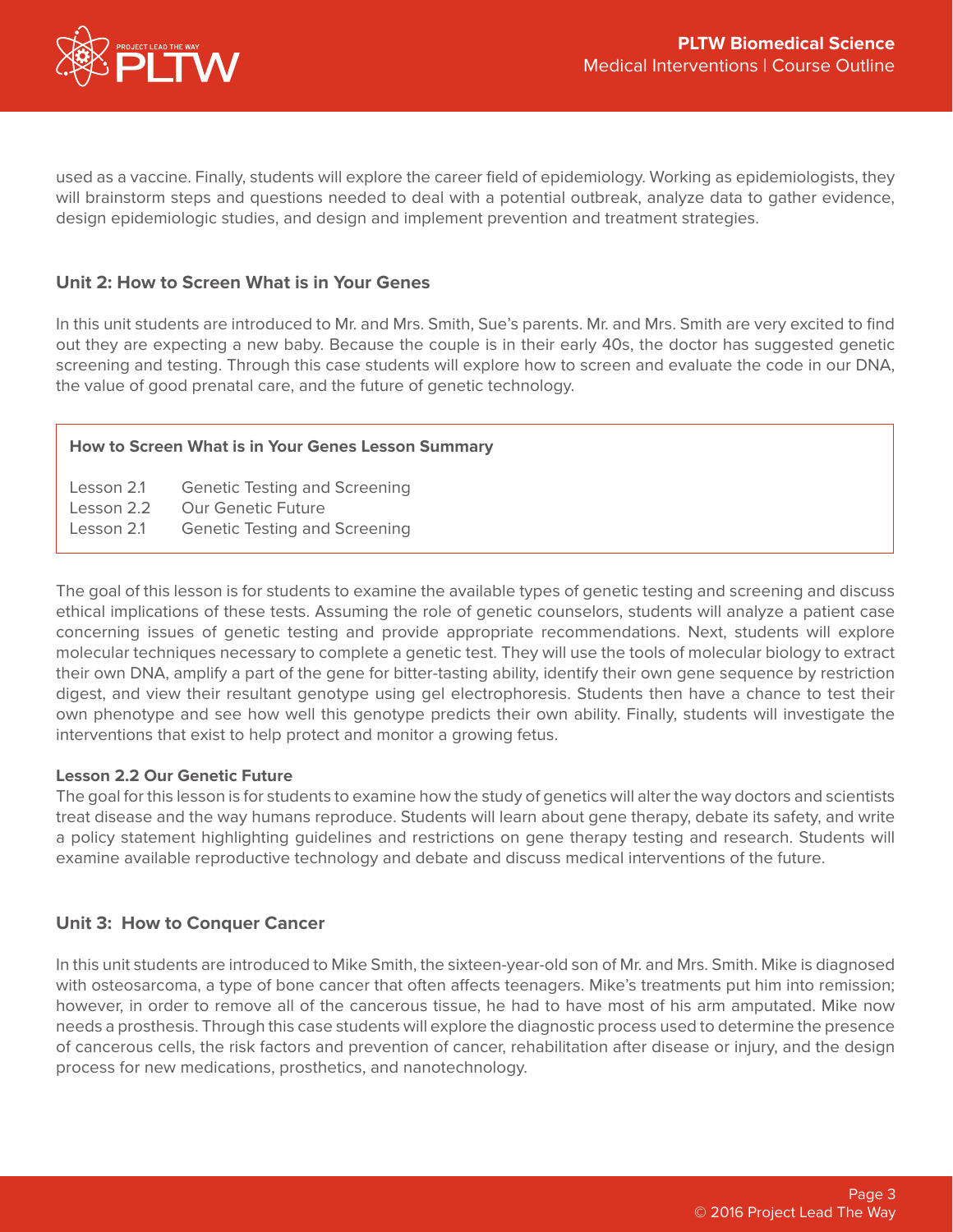

#### **How to Conquer Cancer Lesson Summary**

| Lesson 3.1 | <b>Detecting Cancer</b>     |
|------------|-----------------------------|
| Lesson 3.2 | <b>Reducing Cancer Risk</b> |

- Lesson 3.3 Treating Cancer
- Lesson 3.4 Building a Better Cancer Treatment

#### **Lesson 3.1 Detecting Cancer**

In this lesson students will be introduced to Mike Smith, the sixteen year old son in the Smith family. For the last couple of months, Mike has been experiencing pain in his upper arm that may be indicative of cancer. Through the exploration of Mike's case, students will explore techniques used to diagnose Mike's particular cancer, including diagnostic imaging and examination of cancerous tissue. Students will look at the physiology of cancer and investigate the genes involved with cancer. Students will examine the technology that is being used to give researchers a better understanding of the differences in gene expression in both cancer cells and normal cells. Students learn ways that this technology is being used to potentially develop personalized medicine for treating cancer.

#### **Lesson 3.2 Reducing Cancer Risk**

The goal of this lesson is for students to look at some of the risk factors associated with cancer by exploring the various situations which cause changes to our DNA. In particular, students will investigate mutations caused by UV light, mutations that are inherited, as well as mutations caused by viruses. Students will design and perform an experiment to test the effectiveness of various sunscreens or types of cloth against UV light as they attempt to protect UV-sensitive yeast cells. They will analyze marker analysis results in order to diagnose a BRCA2 gene mutation associated with breast cancer, play the role of a virologist working with viruses associated with cancer, and create a timeline of routine cancer screenings we must complete in our lifetime. Throughout the lesson students will look at lifestyle choices that can reduce the chances that a person will develop particular types of cancer.

#### **Lesson 3.3 Treating Cancer**

The goal of this lesson is for students to follow Mike Smith as he progresses through treatment for his osteosarcoma. Students will learn about the treatments available for cancer patients, as well as the therapies available to help patients cope with the pain associated with treatment. This lesson begins with an introduction to chemotherapy and radiation therapy. Next students investigate biofeedback therapy. They will use data acquisition software to monitor their body's reaction to stress and test methods to reduce their response level. Students learn that Mike will have to have his arm amputated to prevent further tumor growth. Through this scenario students will study prosthetic limb technologies, design and build a model prosthetic arm, and explore the role physical and occupational therapists play in a patient's rehabilitation following amputation surgery.

## **Lesson 3.4 Building a Better Cancer Treatment**

The goal of this lesson is for students to explore the future of cancer treatment. Students will begin this lesson with an investigation into how one drug can cause varied effects in similar patients and learn about personalized medicine, also known as pharmacogenetics. Students will then investigate the set-up of clinical trials and consider the ethics governing clinical trials. Students will study the nanoscale and the possible application of nanotechnology in medicine. Finally, students will research the variety of nanotechnologies currently being developed for the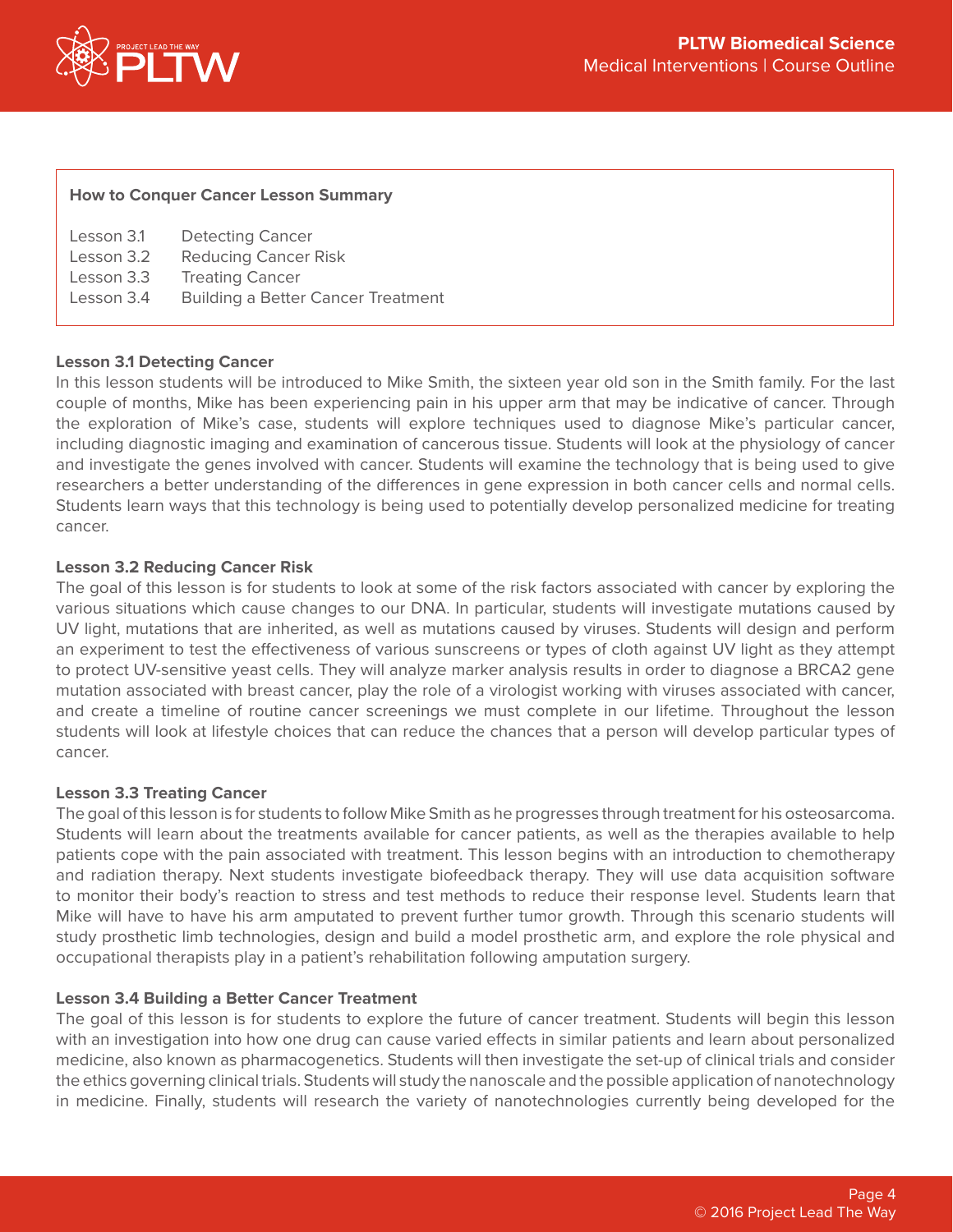

diagnosis and treatment of cancer. They will use everything they have learned in this unit to design their own nanotechnology-based cancer treatment and design a clinical trial to test the safety and efficacy of their designed treatment.

# **Unit 4: How to Prevail When Organs Fail**

In this unit students are introduced to Mrs. Jones, the forty-four-year-old sister of Mrs. Smith. Mrs. Jones has been struggling with Type 1 Diabetes for twenty years. Over the years, Mrs. Jones did not take good care of herself or properly control her diabetes. She eventually began using an insulin pump and changed her lifestyle to regulate her blood sugar levels, but the damage had already been done. Mrs. Jones is now dealing with end stage renal failure and needs a kidney transplant. Through this case students will explore protein production, blood sugar regulation, dialysis, organ donation and transplantation, and non-invasive surgery techniques. In addition students will create a bionic human.

## **How to Prevail When Organs Fail Lesson Summary**

- Lesson 4.1 Manufacturing Human Proteins
- Lesson 4.2 Organ Failure
- Lesson 4.3 Transplant
- Lesson 4.4 Building a Better Body
- Lesson 4.1 Manufacturing Human Proteins

The goal of this lesson is for students to investigate the biomanufacturing of human proteins used for medical interventions. They will first use the process of bacterial transformation to insert a plasmid containing the gene for green fluorescent protein (GFP) into E. coli cells. Students will then use chromatography to separate the GFP protein from the other proteins in the bacterial cells. They will collect proteins in differential fractions and analyze the contents of these fractions using gel electrophoresis. Students will relate their molecular work to the case of Diana Jones, who is a Type 1 diabetic on insulin therapy. Without insulin produced by the biomanufacturing process explored in this lesson, she would have died long ago. As the unit progresses, students will research and design other medical interventions that will help Diana in her battle with diabetes and renal failure.

#### **Lesson 4.2 Organ Failure**

The goal of this lesson is for students to use problem solving and critical thinking skills to solve Diana Jones' medical mystery. Students will investigate Diana's symptoms, suggest further diagnostic tests, and use information they find to piece together the clues provided to make a diagnosis and suggest the best treatment option.

#### **Lesson 4.3 Transplant**

In Lesson 4.2 students diagnosed Diana Jones with End Stage Renal Disease. In this lesson students will follow Diana as she goes through the transplant process. Students will learn about organ allocation policies by deciding which of two matching patients should receive a donated kidney. Students then learn that members of Diana's family have offered to be potential living donors and must determine who should donate their kidney to Diana based on blood type and tissue type. Students will then practice laparoscopic and general surgery techniques and investigate the members of the transplant team involved along the transplant path. Students conclude the